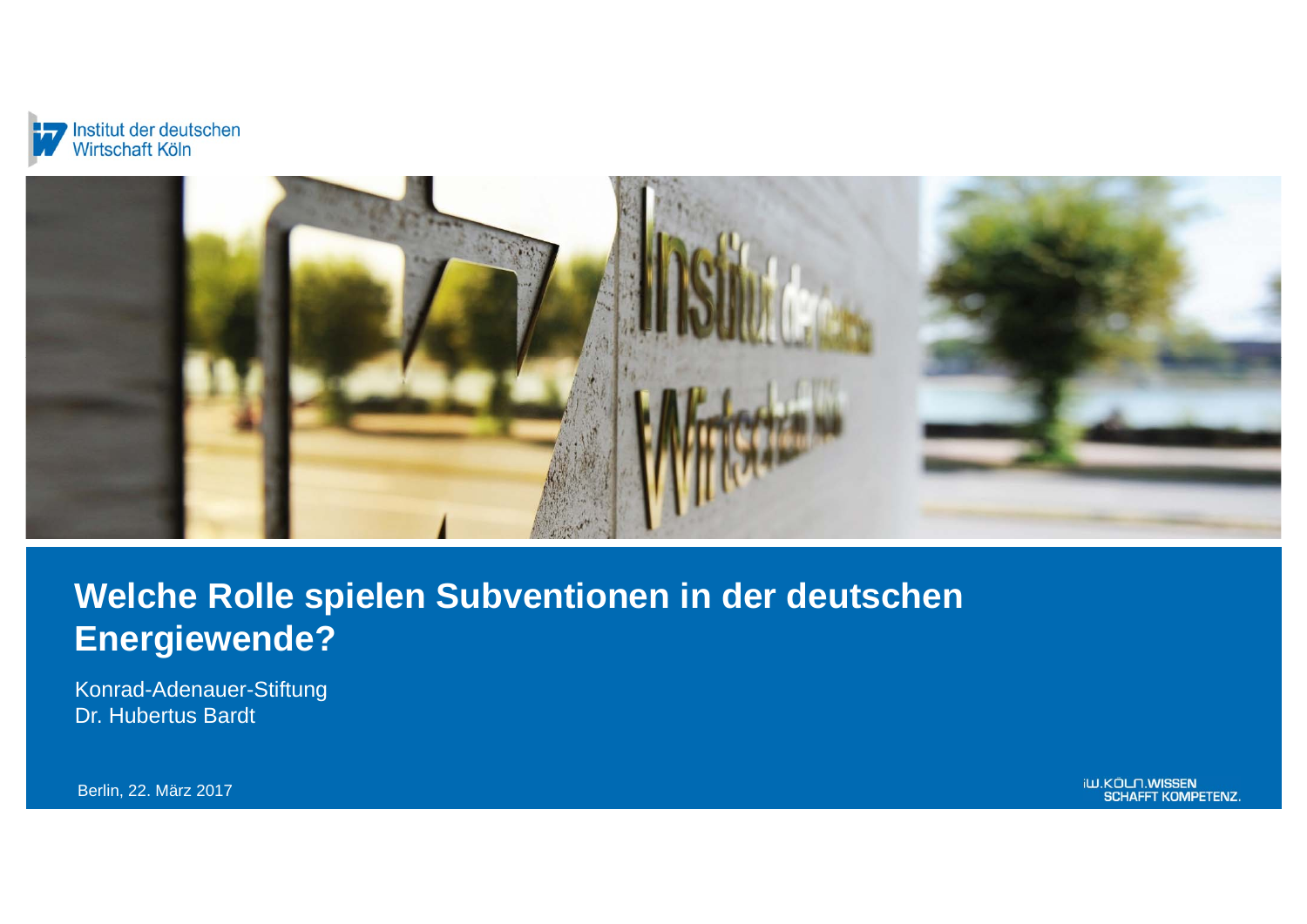

## **EEG Differential Cost (Promotion Cost)**



**In Billion Euro; total: 171 bn**

Source: BDEW, transmission network operators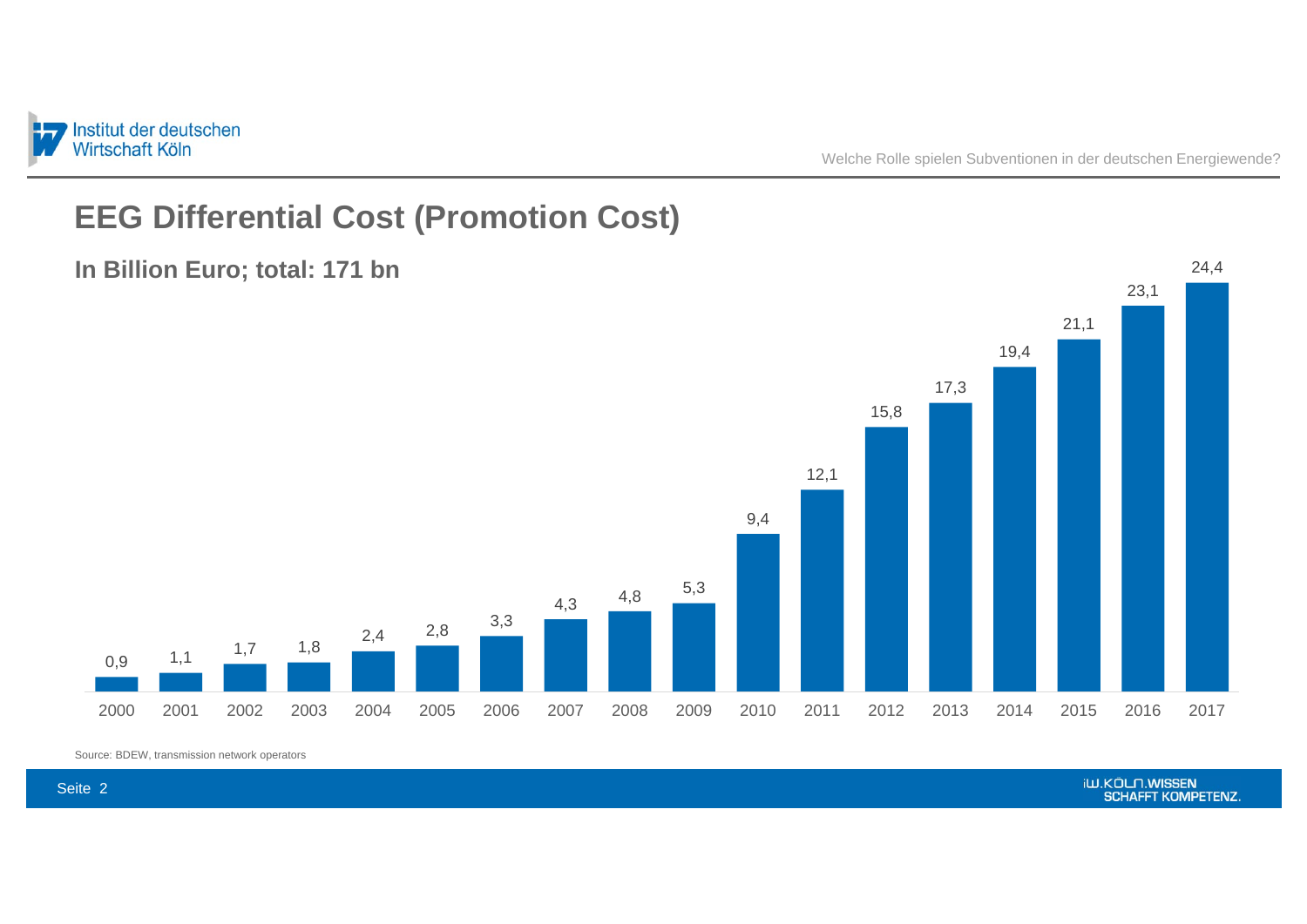

Welche Rolle spielen Subventionen in der deutschen Energiewende?

## **Who pays EEG surcharge?**

**in bln Euro, 2016**



Source: BDEW

iW.KÖLN.WISSEN<br>SCHAFFT KOMPETENZ.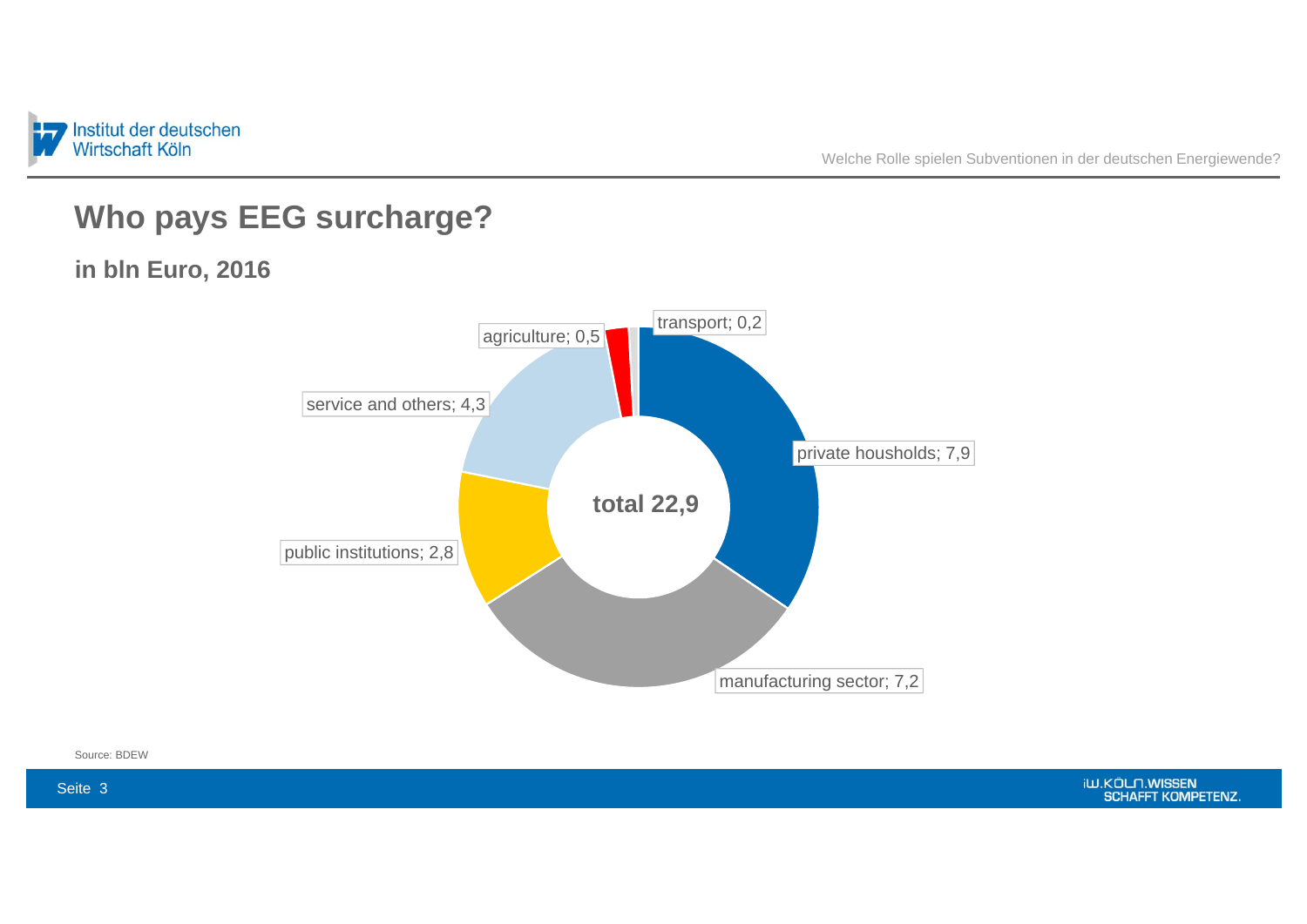

## **Electricity prices for households: taxes, duties and charges since 1998**

**Components of the average electricity price for one household (ct/kWh), Customers consuming 3.500 kWh per annum**



\*since 2010 application of AusgleichMechV Source: BDEW, 01/2016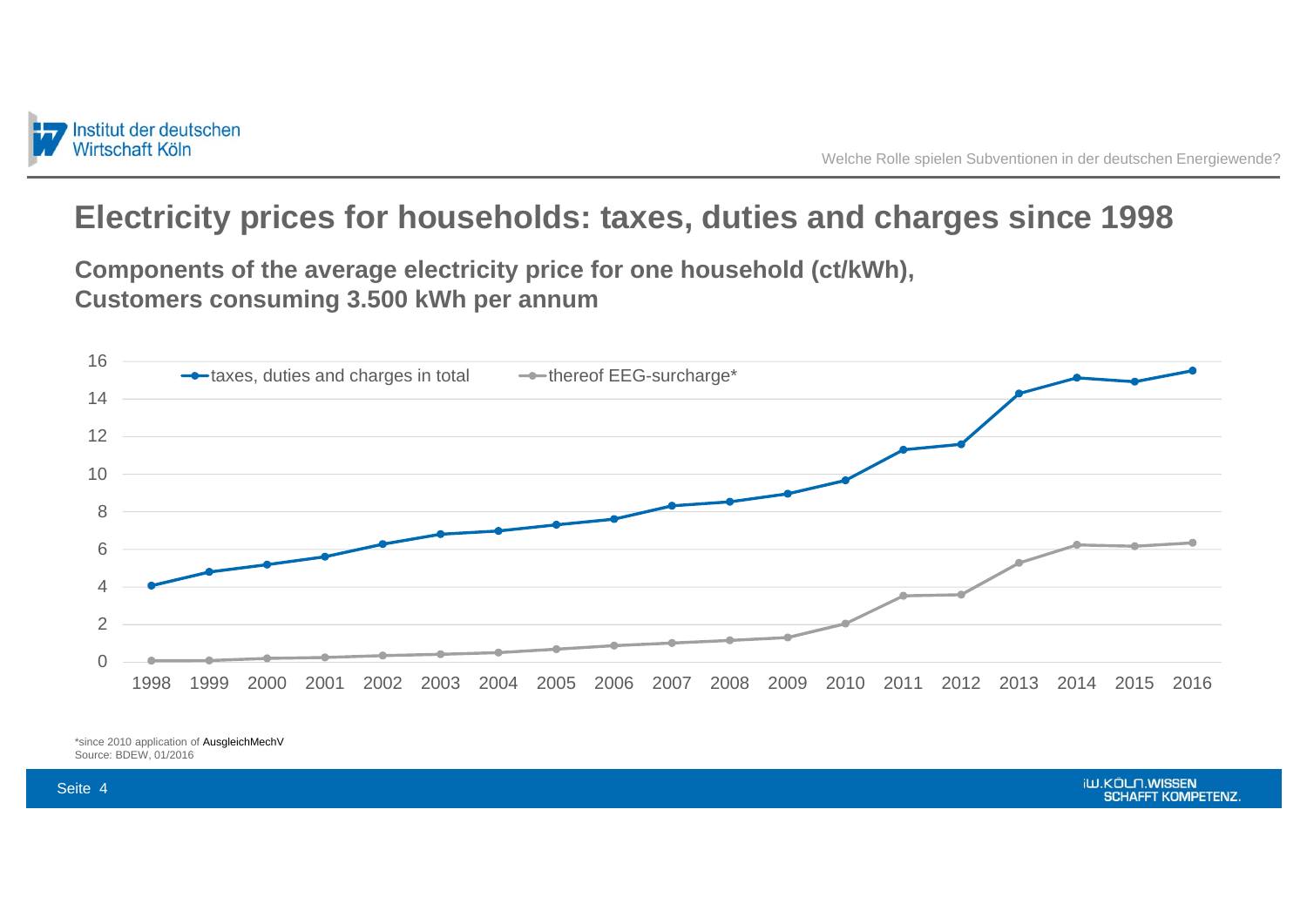

## **Industry electricity prices**

**\$-cent per kwh**

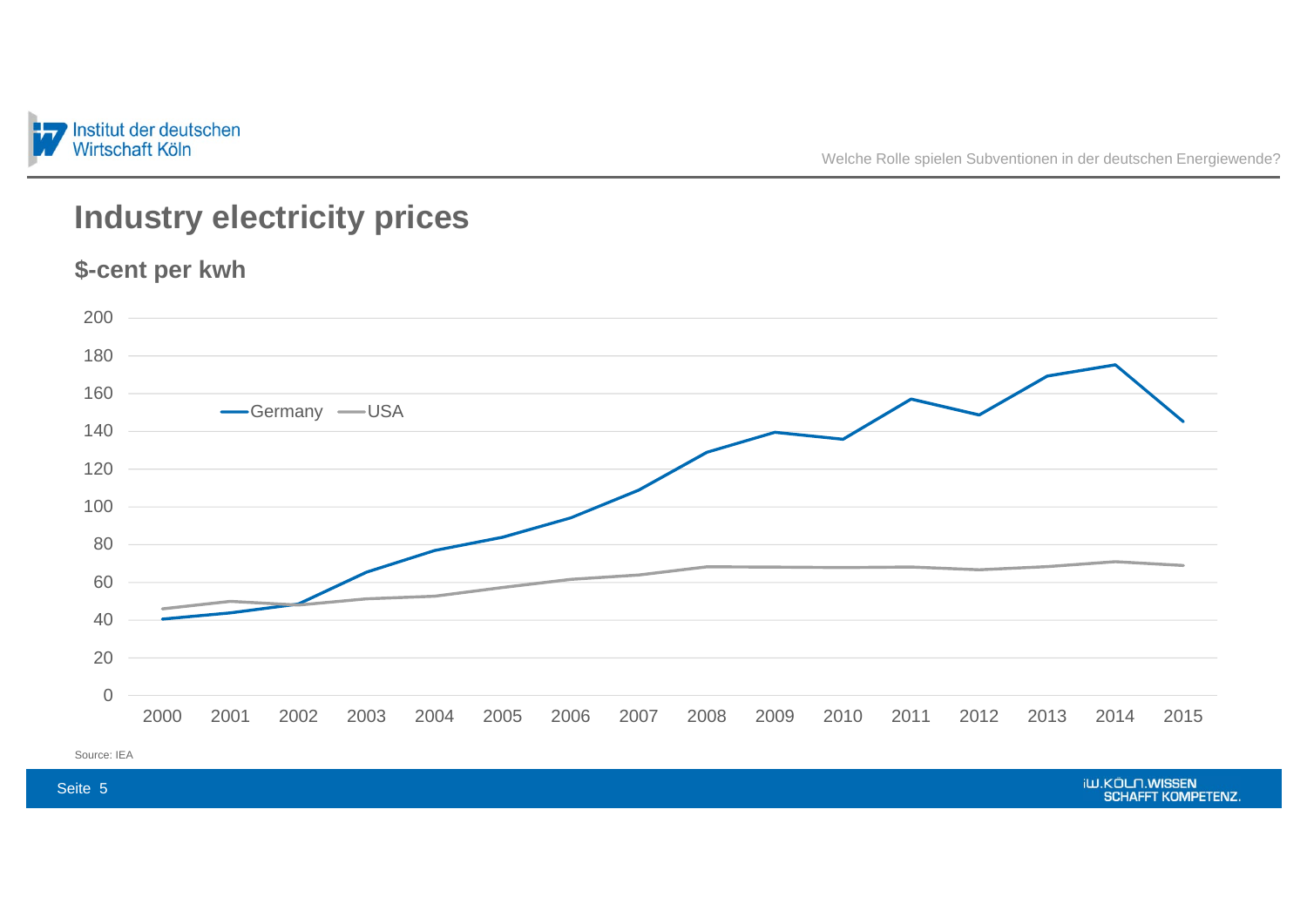

## **Industry electricity prices**





Seite 6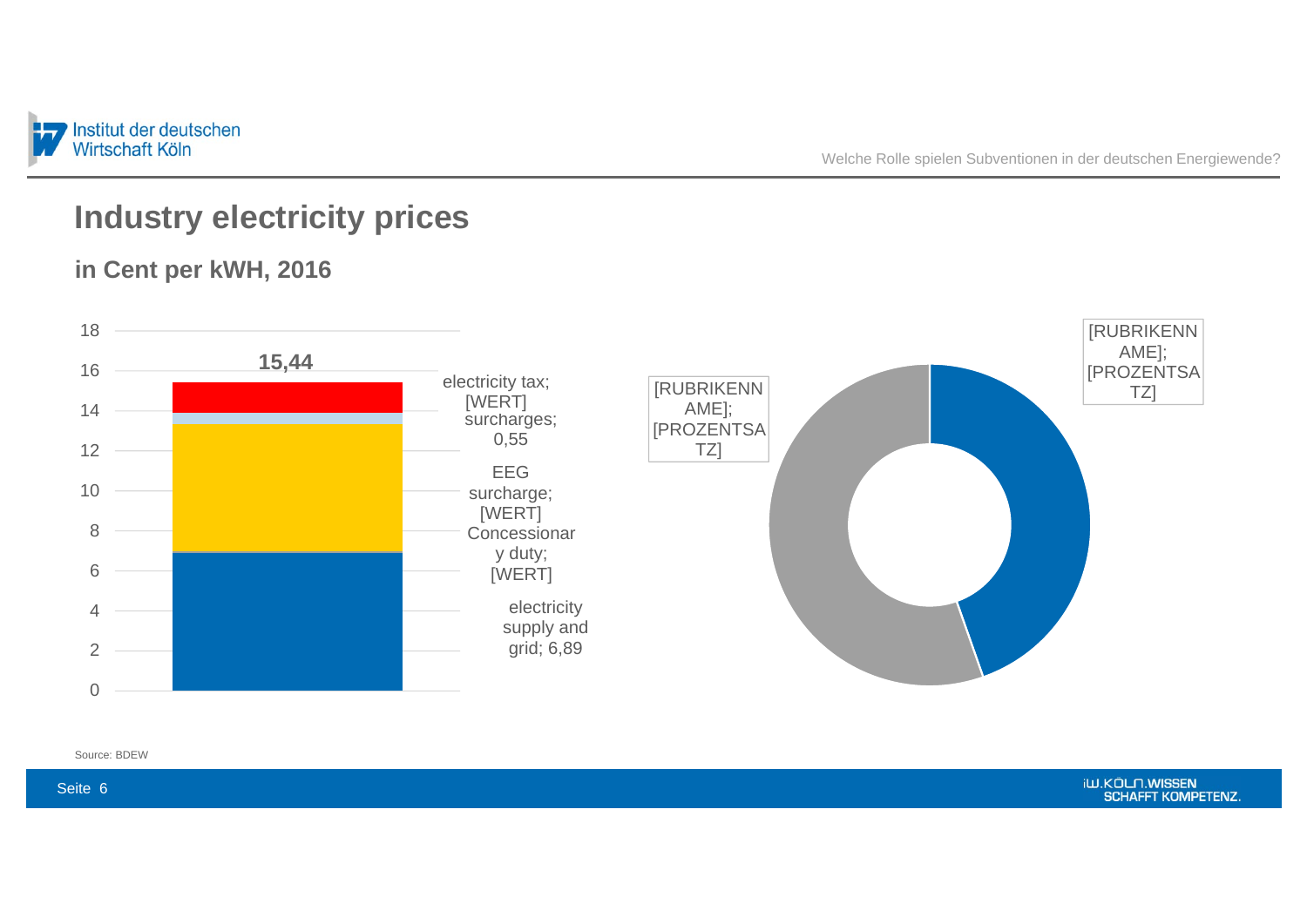

#### **Houshold electricity prices**

#### **in Cent per kWH, 2016**





Seite 7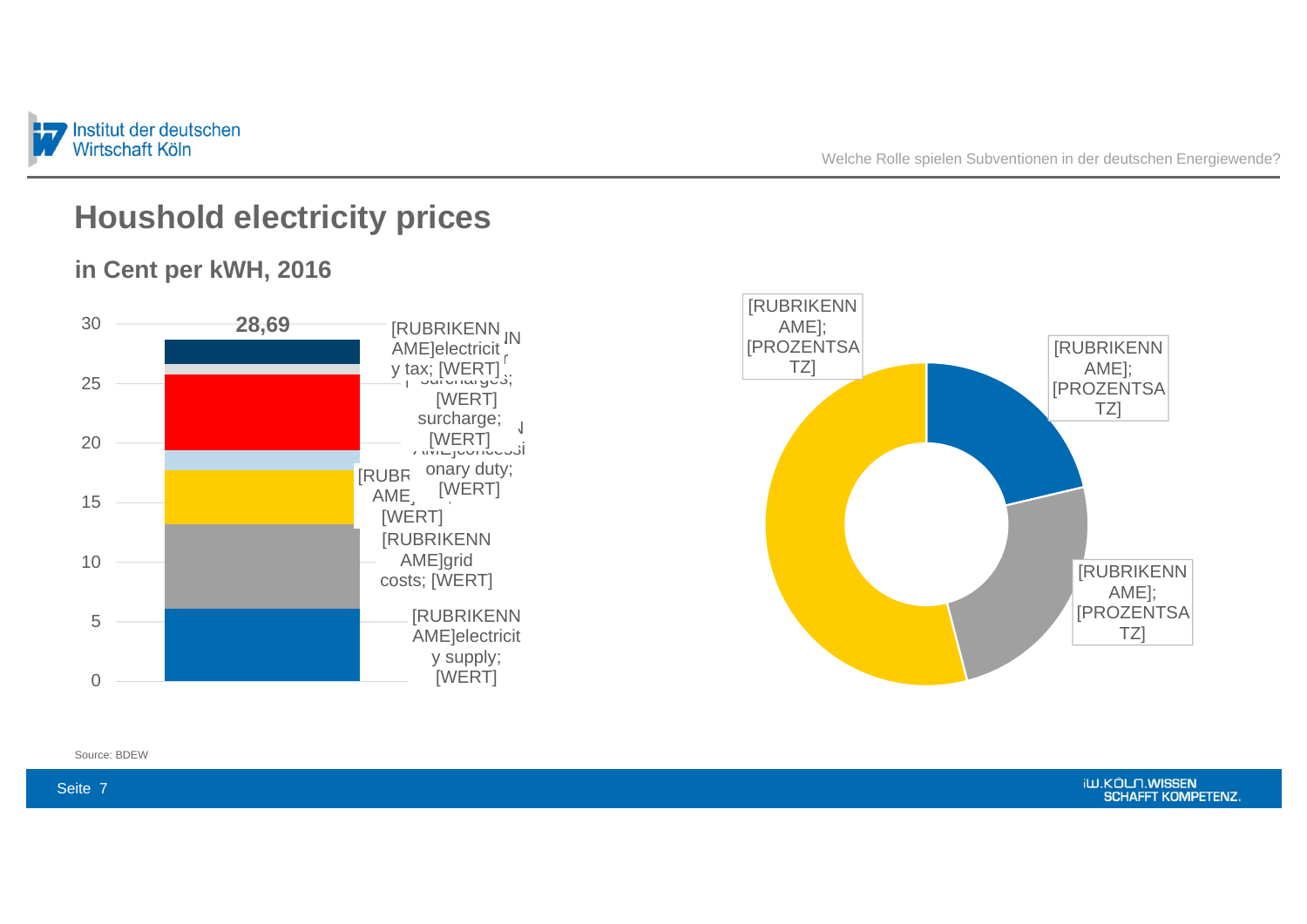

Welche Rolle spielen Subventionen in der deutschen Energiewende?

## **Average pv promotion after auctioning**





Source: Federal Grid Agency